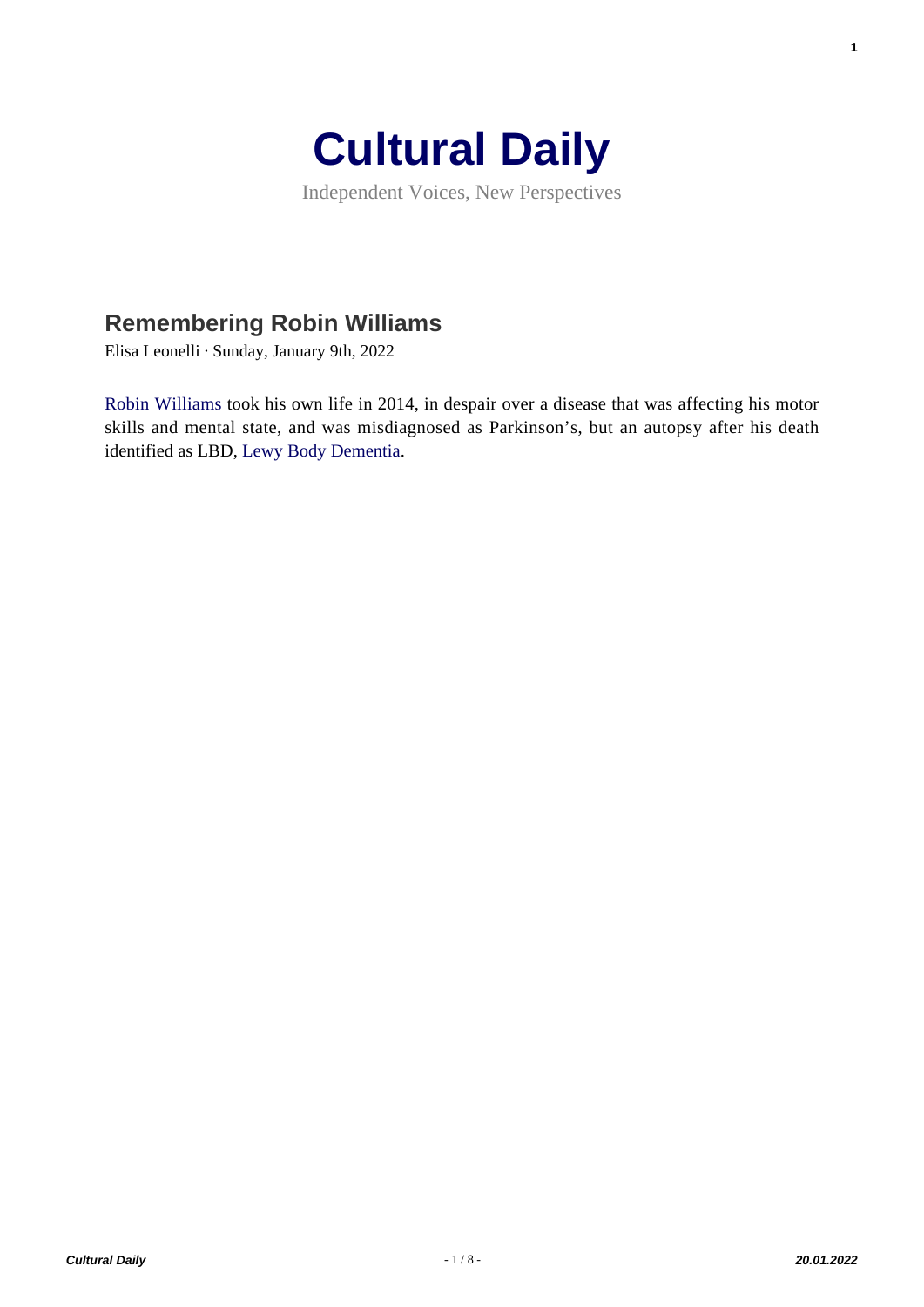

Robin Williams, photo by Elisa Leonelli 1987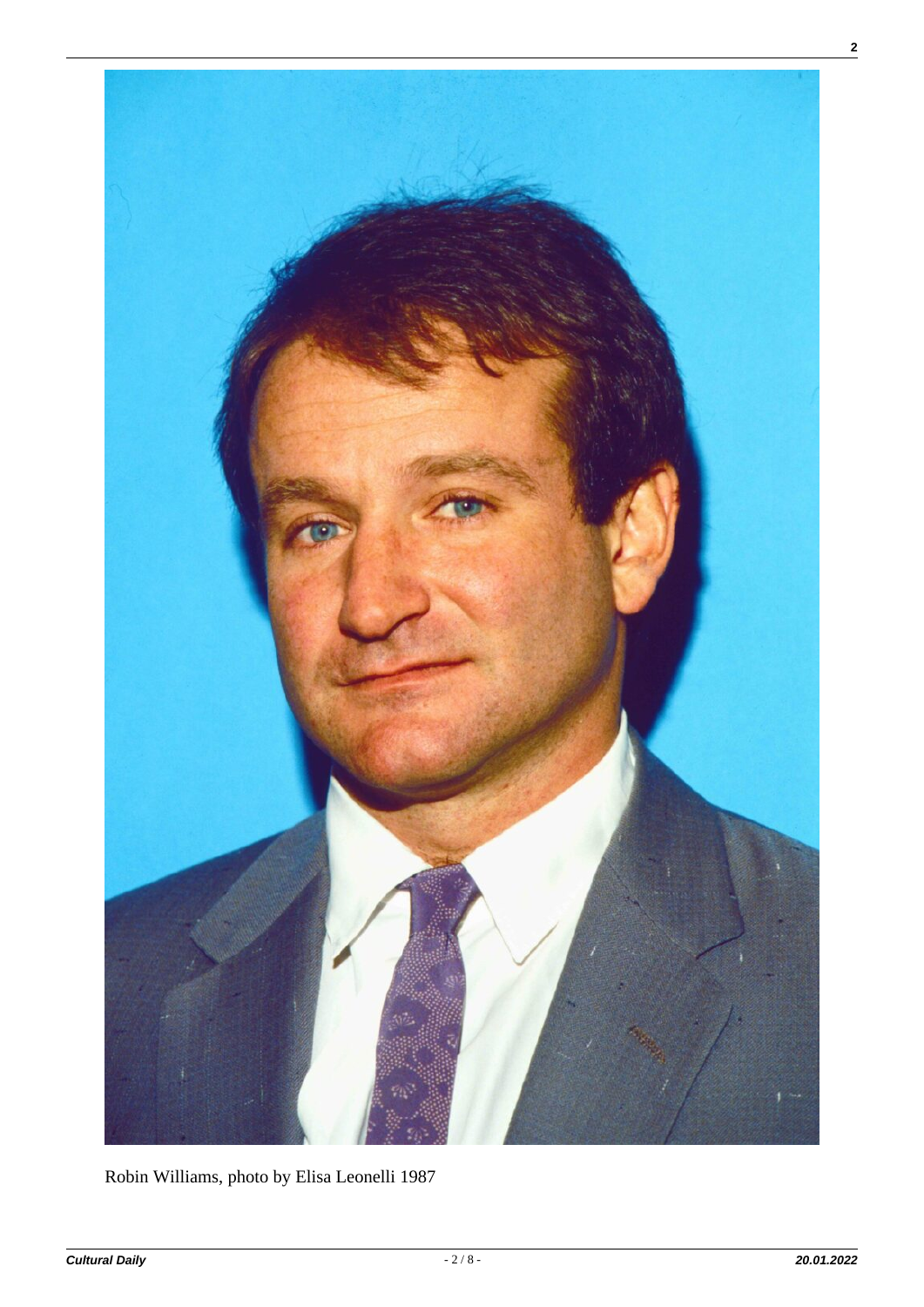I recently watched the documentaries *[Robin's Wish](https://www.youtube.com/watch?v=sNNw8l0wg0I)* (2020), which is quite sad, the more joyous *[Robin Williams: Come Inside My Mind](https://www.imdb.com/title/tt7689966/)* (2018), and I was reminded of the numerous times I interviewed this incredible actor/comedian/human being over the years, when we talked about his comedic and dramatic roles, such as the radio DJ in *Good Morning, Vietnam* (1987) by Barry Levinson, Doctor Oliver Sacks in *Awakenings* (1990) by Penny Marshall, a homeless man in *The Fisher King* (1991) by Terry Gilliam, Peter Pan in *Hook* (1991) by Steven Spielberg, the nanny in *Mrs. Doubtfire* (1993) by Chris Columbus, and other movies like *The Birdcage* (1996) by Mike Nichols, *What Dreams May Come* (1998), *Patch Adams* (1998), *One Hour Photo* (2002).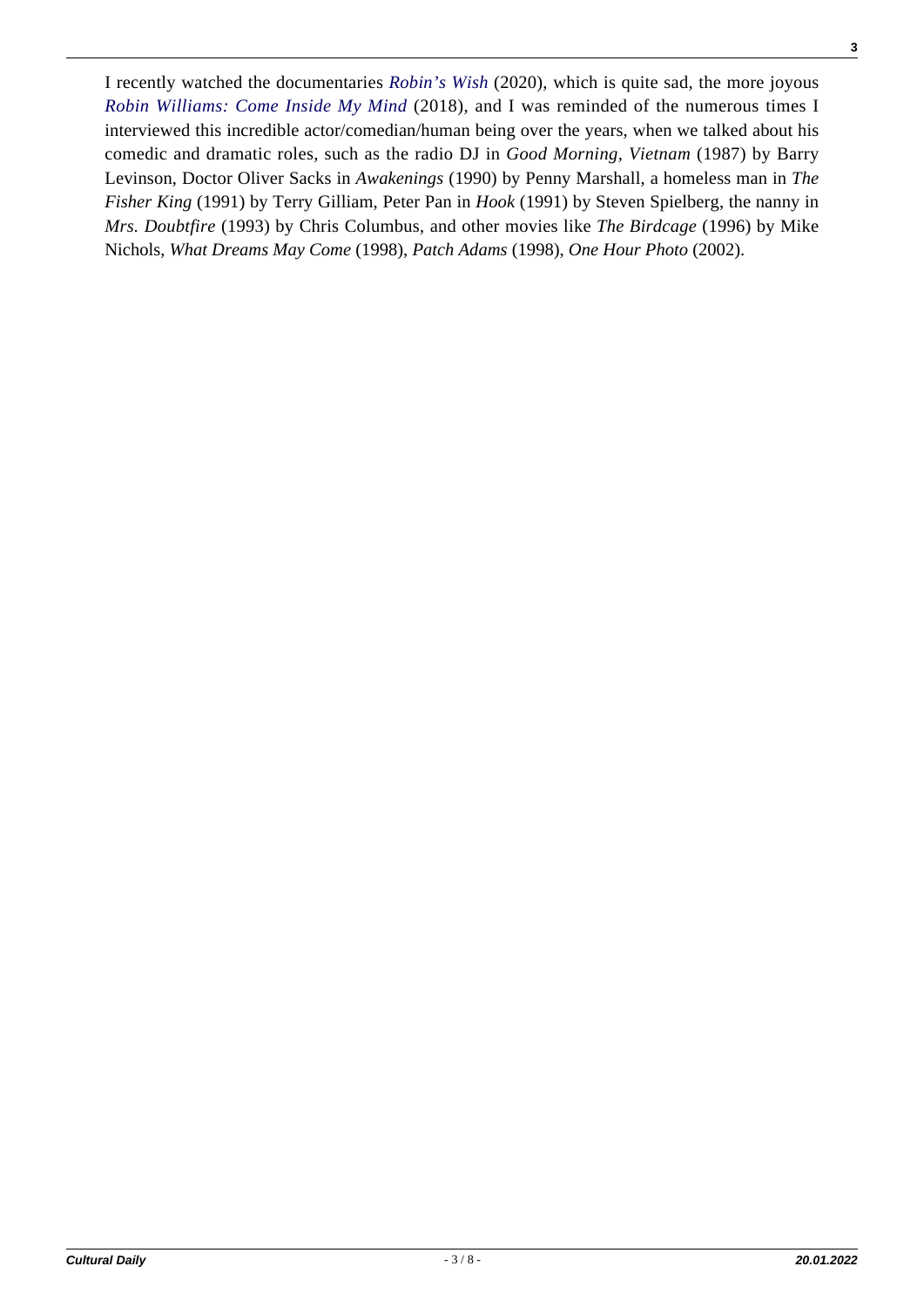

Robin Williams as Park Ranger, photo by Elisa Leonelli 1987

**4**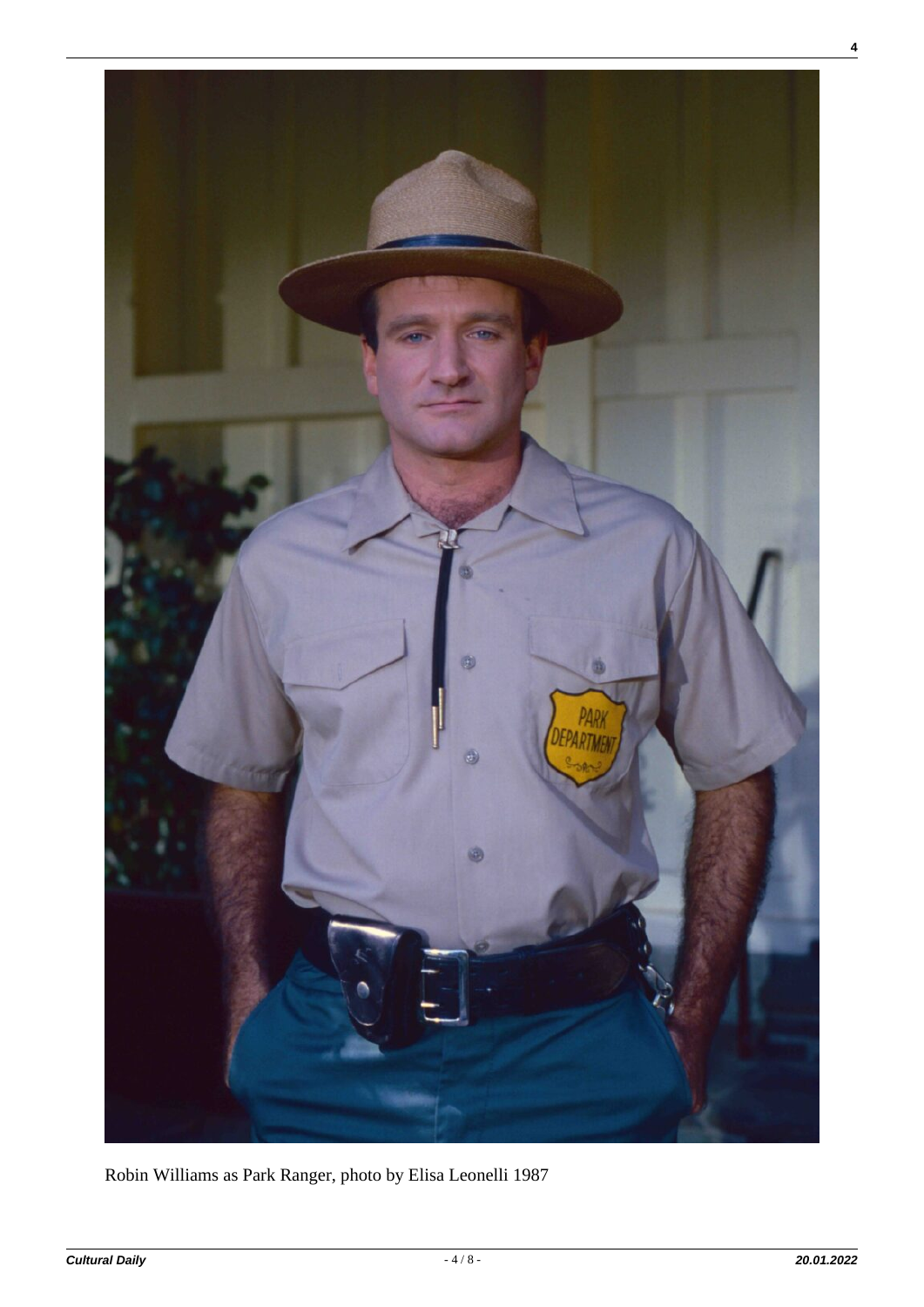The memory I most cherish is when I was hired by my dear departed friend Bob Stein as the on-set photographer for the TV special *[Will Rogers: Look Back in Laughter](https://www.youtube.com/watch?v=eVZdNc_eyyQ)* (1987) also featuring Dan Aykroyd, Chevy Chase and Harold Ramis, where Robin donned various disguises. In between takes, he kept cast and crew laughing with his hilarious improvisations.

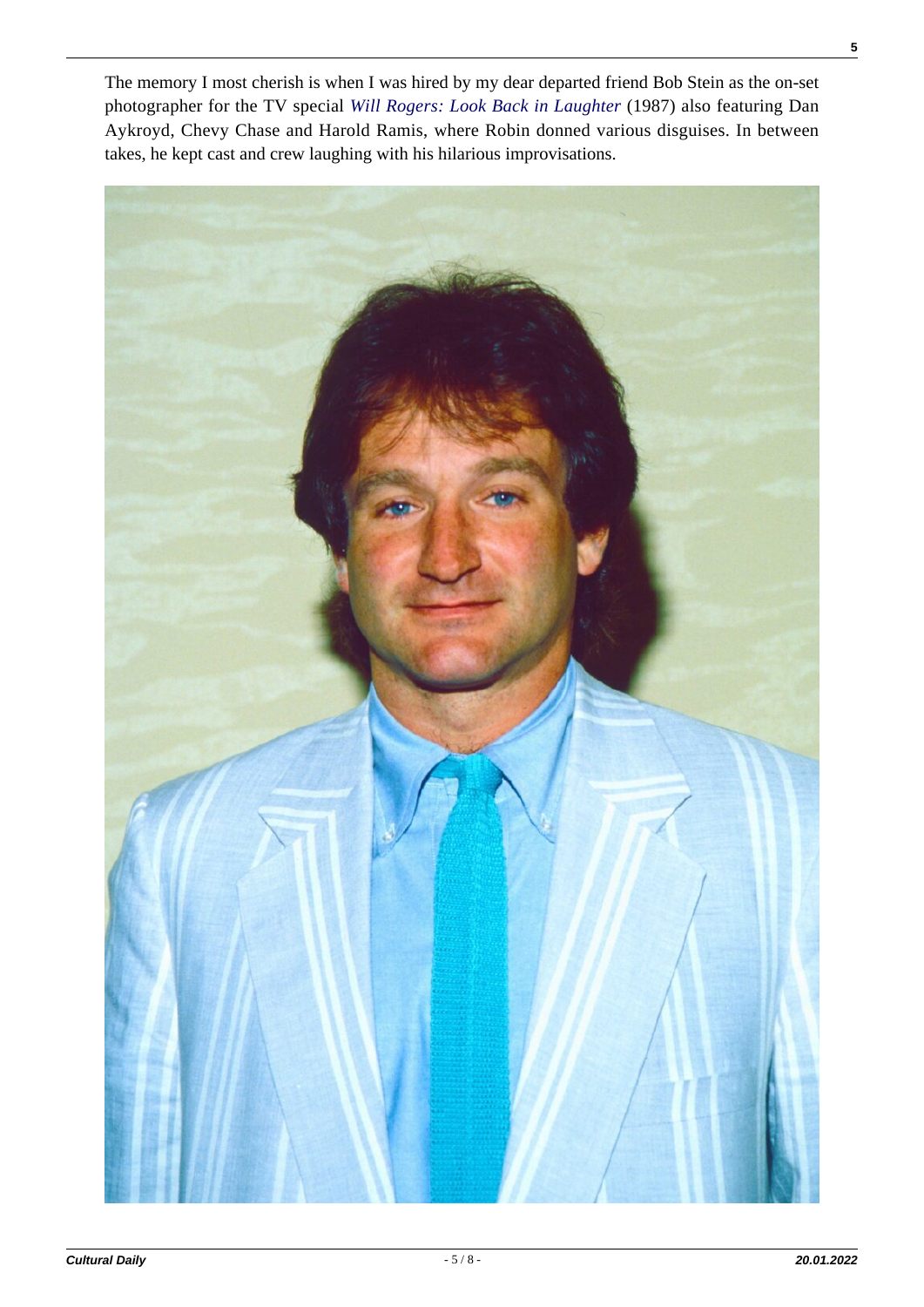I wrote several articles about his work for Italian magazines like *[CIAK](https://ciakelisaleonelli.wordpress.com/2015/04/01/robin-williams-1991/)*, *Donna Moderna*, *Epoca*, *Gioia*, *Marie Claire*.

Here's some quotes from my 1990 interview published in *Marie Claire*:

"I had led a wild life for a while, but fatherhood was pretty sobering, it made me clean up my act; before Zak was born (April 13, 1983), after John Belushi died (March 2, 1982), I stopped everything, drugs and alcohol. Actually, contrary to most people, cocaine slowed me down, that was my excuse for using it. And all the money which isn't going up my nose now goes to pay for my kids' college."

"Performing is my world. I can barely talk to one person, but standing in front of thousands of people is total freedom, I can slay the dragon there."

"Political satire is back in comedy because people are obviously angry and worried about what's going on, so they enjoy laughing about it, it's a way to deal with the fear. It's a dangerous edge, especially if you want to talk about homelessness or AIDS, which are scary issues."

"I organized a second benefit for the homeless, *Comic Relief* (with Billy Crystal and Whoopi Goldberg), we raised \$4 million, and we're doing a third one, because obviously the problem hasn't gone away. If you go to Port Authority bus station in New York, it looks like Bombay, with all the people stacked up on the sidewalks."

"Oliver Sacks is quite amazing, he's a cross between Albert Schweitzer and Arnold Schwarzenegger; he's a former weightlifter, so he's huge, but he looks like Santa Claus. He's probably one of the most well-read, erudite, humanistic people I've ever met."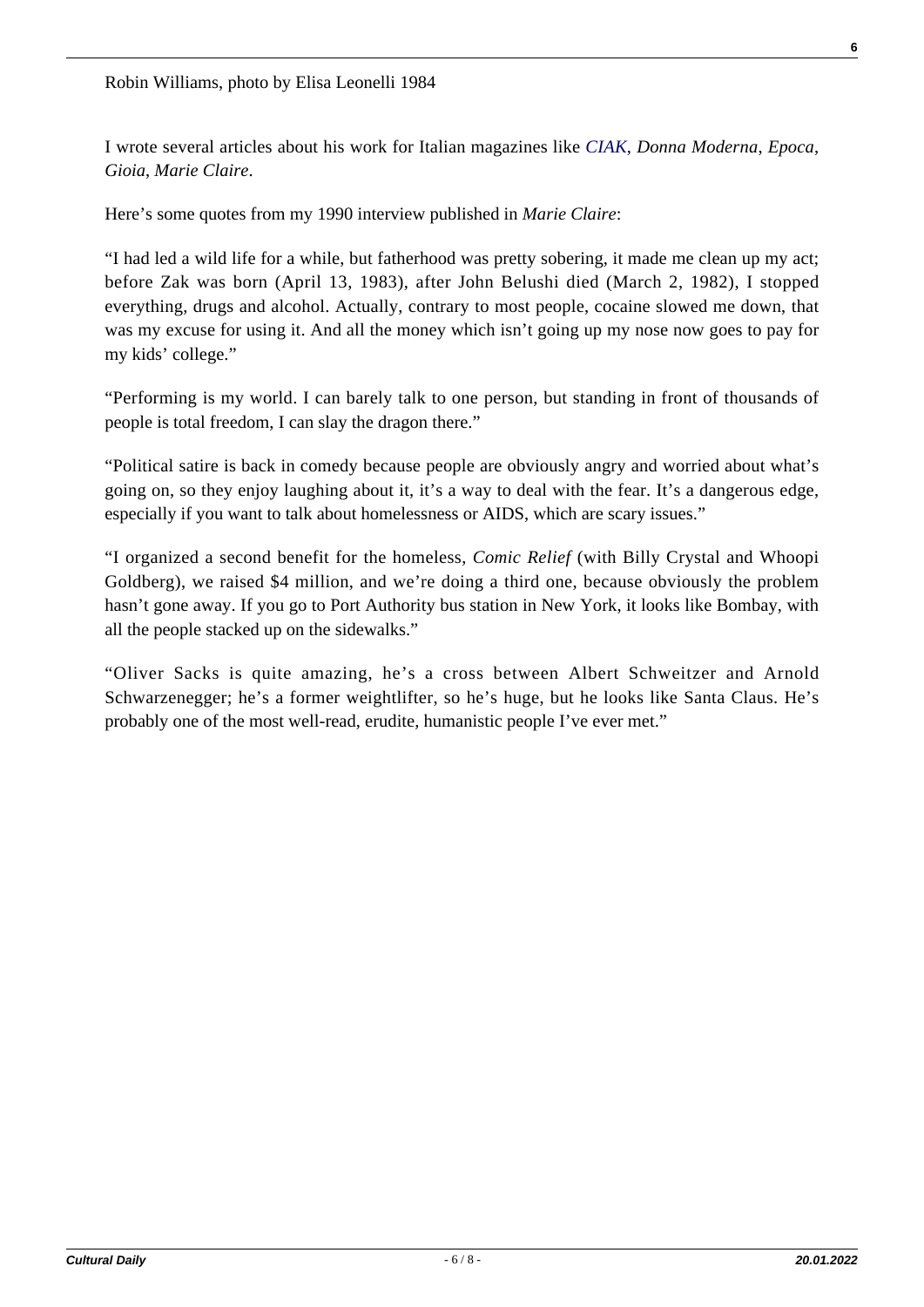

Elisa Leonelli, Robin Williams (c) HFPA 1987

Click on links to read some of my interviews published in *Gioia* [1995](https://gioiaelisaleonelli.wordpress.com/2015/04/25/robin-williams-1995/), [1996](https://gioiaelisaleonelli.wordpress.com/2015/04/29/robin-williams-1996/)[, 2002](https://gioiaelisaleonelli.wordpress.com/2015/06/13/robin-williams-2002/).

"I ride bikes, for me that's a release, psychologically and physically, My weight will come and go, my body type is a [mesomorph](https://www.vedantu.com/biology/mesomorph), so by cycling I can exercise and also get the kind of solitude I need as a person. In San Francisco, I will ride up to 50 miles a day. I went to France and it was great to cycle in the mountains, on the Pyrenees, then go down to Provence. And Italy makes great bikes."